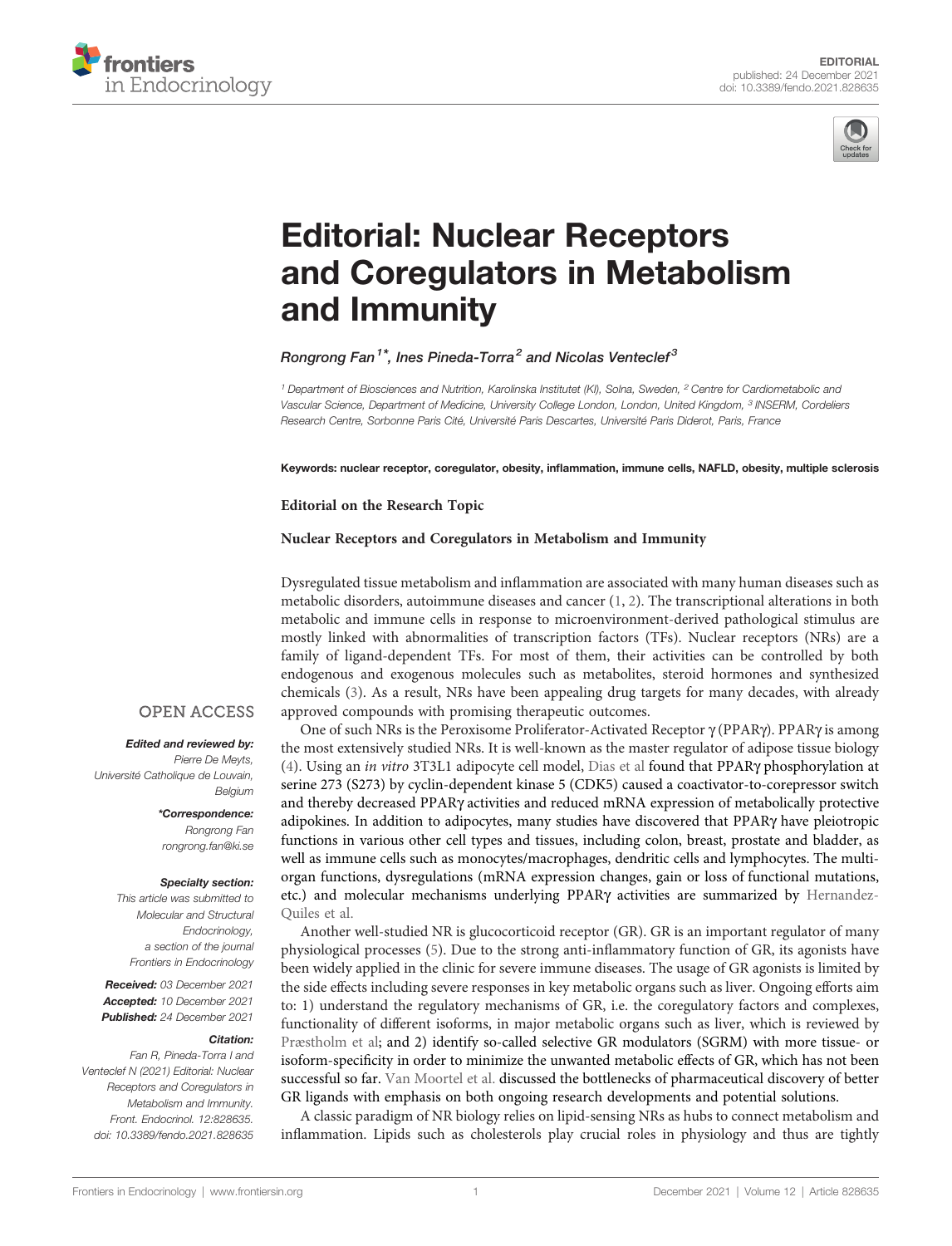regulated by multiple NRs, including farnesoid X receptors (FXRs) and liver X receptors (LXRs). [Johansson et al.](https://doi.org/10.3389/fendo.2020.554922) investigated the hepatic FXR/fibroblast growth factor 19 (FGF19) axis in cholesterol excretion as bile acids (BAs). FGF19 is derived from both liver and intestine in response to BAs and is believed to be essential for the FXR to inhibit BA synthesis. The FXR/FGF19 connection was studied in primary human hepatocytes. Despite that FXR activation upregulated FGF19 secretion in the hepatocytes, FXR did not require FGF19 to inhibit BA synthetic genes. The authors therefore proposed independent regulatory roles of FXR and FGF19 in human liver BA production.

Overload of lipids (especially cholesterol) is related to many human diseases. In macrophages, accumulation of cholesterol causes inflammation and plaque development in atherosclerosis ([6\)](#page-2-0). Rami[rez et al.](https://doi.org/10.3389/fendo.2021.635923) discovered that ligand activation of LXR induced caveolin-1 expression. Because caveolin-1 is responsible for the formation of caveolae, multi-functional lipid raft microdomains of the membrane with high concentrations of cholesterol, LXRinduced caveolin-1 eliminated cholesterol in macrophages and alleviated atherosclerosis. Excessive cholesterol is also involved in the progression of multiple sclerosis (MS). MS is an autoimmune disease caused by constitutively activated immune cells in the brain. Systemic changes of cholesterol and oxysterol may contribute to the disease by modulating the activities of LXRs, and thereby causing immune cell dysregulation in the human MS development. The interplay between cholesterol, oxysterols and LXRs, as well as the potential therapeutic application of LXR agonists in human MS pathology have been reviewed by [Pineda-Torra et al.](https://doi.org/10.3389/fendo.2021.639757) in this Research Topic.

At the molecular level, genome-wide analysis of lipid-sensing NR binding with next generation sequencing (NGS) has revealed a major portion of the NR cistromes that are not responsive to ligand activation. In tissue macrophages, the lipid-sensing NRs work as lineage determining TFs (LDTFs) to define macrophage subsets. They can also recruit coregulators independent of ligand binding to regulate the epigenetic remodeling and 3D structure of chromatin. The new concept of the non-classic or 'unorthodox action' of lipid-sensing NRs are reviewed by [Czimmerer et al.](https://doi.org/10.3389/fendo.2020.609099)

The NRs also participate in innate immunity via a crosstalk with inflammasome pathways in the macrophages. Several NRs have been reported to work with inflammatory TFs such as NFkB to control inflammasome priming by regulating its component gene expression. NRs such as FXRs can physically interact with the NLRP3 and caspase1 to directly inhibit the complex assembly and the enzymatic activities. On the other hand, activated inflammasome also modulates NRs, i.e. by directly cleaving the NRs at conserved cleavage sites. The NR/inflammasome interaction is involved in multiple diseases, which is systemically reviewed by [Duez and Pourcet](https://doi.org/10.3389/fendo.2021.630536). Beyond that, NRs are important regulators of adapted immune responses by regulating T cells. The NR4A family of orphan nuclear receptors (receptors with unrecognized ligands) not only controls T cell differentiation and development, but also defines the acute and chronic responses of CD4+ and CD8+ T cells. The underlying mechanisms of NR4A-mediated adaptive immune regulation were reviewed by [Odagiu et al.](https://doi.org/10.3389/fendo.2020.624122) in this Research Topic.

It has long been observed that metabolic and inflammatory responses differ between males and females. This is partially attributed to sex-specific steroid hormones that act as ligands of NRs such as estrogen receptors (ERs).Among the metabolic organs, liver shows the highest degree of sexual dimorphism. This aligns with the regulation of ER in both metabolic and inflammatory pathways in the liver, which is summarized by [Della Torre](https://doi.org/10.3389/fendo.2020.572490) in this Research Topic. Fluctuation of ER activities during physiological and pathological conditions leads to altered functions in both metabolic organs and immune cells and is linked with diseases such as breast cancer. [Brundin et al.](https://doi.org/10.3389/fendo.2021.721813) investigated the expression of ER subtypes in different cell subsets of human peripheral blood mononuclear cells (PBMCs), and their correlation with multiple inflammatory genes. The study confirmed the association of ER dysregulation with altered inflammation in PBMC cells during the menstrual cycle. Estradiol signaling through ER plays crucial roles in breast cancer cell development. [Cervantes-Badillo et al.](https://doi.org/10.3389/fendo.2020.568375) investigated the interaction between regulatory components of ER activities and identified the interferon alpha inducible protein 27 (IFI27/ISG12). IFI27/ISG12 could be induced by both interferon and estradiol in breast cancer cells. The protein then facilitated the interaction of ER with CRM1/XPO1 which retained ER in the cytoplasm and impaired its activities. As a result, IFI27/ISG12 elevation was associated with reduced overall survival of ER+ breast cancer patients and resistance to tamoxifen treatment.

There are still many challenges remaining in the NR research field despite the huge efforts invested. Further studies are required for better understanding of the molecular events regulated by NRs in different tissues. Such information will be of great value to develop ligands or NR-targeted therapeutic strategies with more specificity.

# AUTHOR CONTRIBUTIONS

All listed authors have made equally substantial contribution to the editorial work of this Research Topic, both intellectually and physically.

# FUNDING

The work is supported by BRC funding (grant no: BRC792/CM/ IPT/101320) from the NIHR University College London Hospitals Biomedical Research Centre, Swedish Research Council (Vetenskapsrådet, grant no: 2019-01884), Novo Nordisk Foundation (grant no: NNF19OC0056615), Region Stockholm's CIMED Foundation (grant no: 20190172), Åke Wibergs Stiftelse (grant no: M20-0001) and Swedish Cancer Foundation (Cancerfonden, grant no: 20 0680 Pj 01 H).

# ACKNOWLEDGMENTS

We would like to thank all the coauthors and especially the editors and reviewers for their time and dedication to this Research Topic.